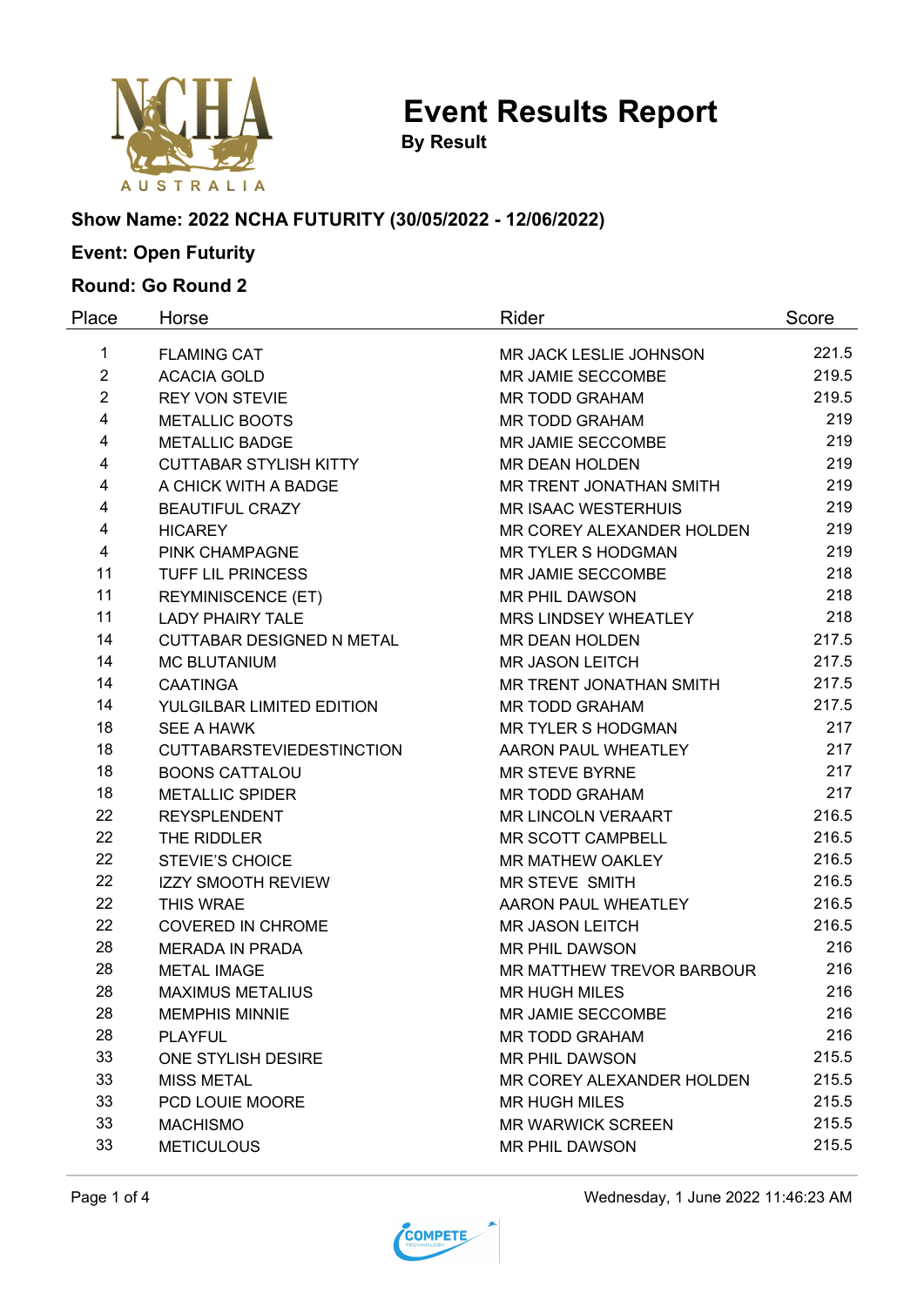

**Event Results Report**

**By Result**

# **Show Name: 2022 NCHA FUTURITY (30/05/2022 - 12/06/2022)**

# **Event: Open Futurity**

### **Round: Go Round 2**

| Place | Horse                     | Rider                        | Score |
|-------|---------------------------|------------------------------|-------|
| 33    | PETAS SUGAR MAN           | PAUL BEATH                   | 215.5 |
| 33    | <b>SUGAR RAE PETA</b>     | MRS LINDSEY WHEATLEY         | 215.5 |
| 40    | CHERRY CHERRY (ET)        | <b>MR GRANT QUIGLEY</b>      | 215   |
| 40    | <b>FIRST CLASS CHISUM</b> | <b>MR LINCOLN VERAART</b>    | 215   |
| 40    | COLONEL SPOONFUL          | <b>MR STEVE BYRNE</b>        | 215   |
| 40    | <b>ERIN METALLIC MAC</b>  | MR PHILLIP JOHN SMITH        | 215   |
| 44    | YULGILBAR LADY SPINS      | <b>MR ROBERT MACKAY</b>      | 214.5 |
| 45    | PLAYIN IN THE SAND        | <b>MR DEAN HOLDEN</b>        | 213.5 |
| 45    | <b>SKEETOLENA</b>         | MR COREY ALEXANDER HOLDEN    | 213.5 |
| 45    | PINKALLOU                 | <b>MR FRANK GREEN</b>        | 213.5 |
| 45    | <b>DIRTY DEEDS</b>        | MR MATHEW OAKLEY             | 213.5 |
| 49    | LOCK IT UP CAT            | <b>MR WARWICK SCREEN</b>     | 213   |
| 49    | SIDE CHIC                 | <b>MR PETER RYAN</b>         | 213   |
| 51    | <b>HAVVA BREAK POP</b>    | MR COREY ALEXANDER HOLDEN    | 212.5 |
| 52    | ONE TOO MANY              | NICHOLAS SMITH               | 212   |
| 52    | <b>STYLISH LIL TIGER</b>  | MR TRENT JONATHAN SMITH      | 212   |
| 54    | <b>DURABELLE</b>          | <b>MR WARWICK SCREEN</b>     | 211   |
| 54    | PRETTY N STYLISH          | <b>MR ISAAC WESTERHUIS</b>   | 211   |
| 56    | <b>SHEZA STARGUN</b>      | MR SCOTT CAMPBELL            | 210   |
| 57    | WHO SHOT THE CAT          | MR PETE KENNEDY              | 209   |
| 57    | <b>HARD N UP</b>          | <b>MR DEAN ROGAN</b>         | 209   |
| 59    | <b>KIT KAT BLUE</b>       | <b>MR PETER RYAN</b>         | 208   |
| 60    | SAN J LIL ITTY (ET)       | MR ROB HODGMAN               | 207   |
| 60    | <b>BEACH CRICKET</b>      | MR PHIL DAWSON               | 207   |
| 60    | <b>SERENS REMEDY</b>      | <b>MR WARWICK SCREEN</b>     | 207   |
| 60    | <b>STEVIE NIX</b>         | <b>MR HUGH MILES</b>         | 207   |
| 64    | DUAL PEP REY VON          | MR ABE GRAHAM                | 206   |
| 64    | ONE TIME BLUES (ET)       | MR COREY ALEXANDER HOLDEN    | 206   |
| 66    | <b>REYNING POPPYCAT</b>   | <b>MR HUGH MILES</b>         | 203   |
| 67    | <b>BC ALL STEEL</b>       | <b>MR GRANT QUIGLEY</b>      | 202   |
| 67    | <b>LADY CHISUM DRIVE</b>  | MR STEVE SMITH               | 202   |
| 67    | <b>LITTLE TOWN FLIRT</b>  | MR STEVE SMITH               | 202   |
| 70    | <b>SANNDUNE</b>           | <b>MR PHILLIP JOHN SMITH</b> | 201   |
| 70    | <b>CATTY LINK</b>         | <b>MR WAYNE BAUMANN</b>      | 201   |
| 70    | TAP N GO                  | <b>MR BEN O'REILLY</b>       | 201   |
| 73    | <b>ZIGTALLIC</b>          | MR MATHEW OAKLEY             | 199   |
| 74    | <b>MAXI BRAKES</b>        | <b>MRS TRUDY HOLDEN</b>      | 198   |

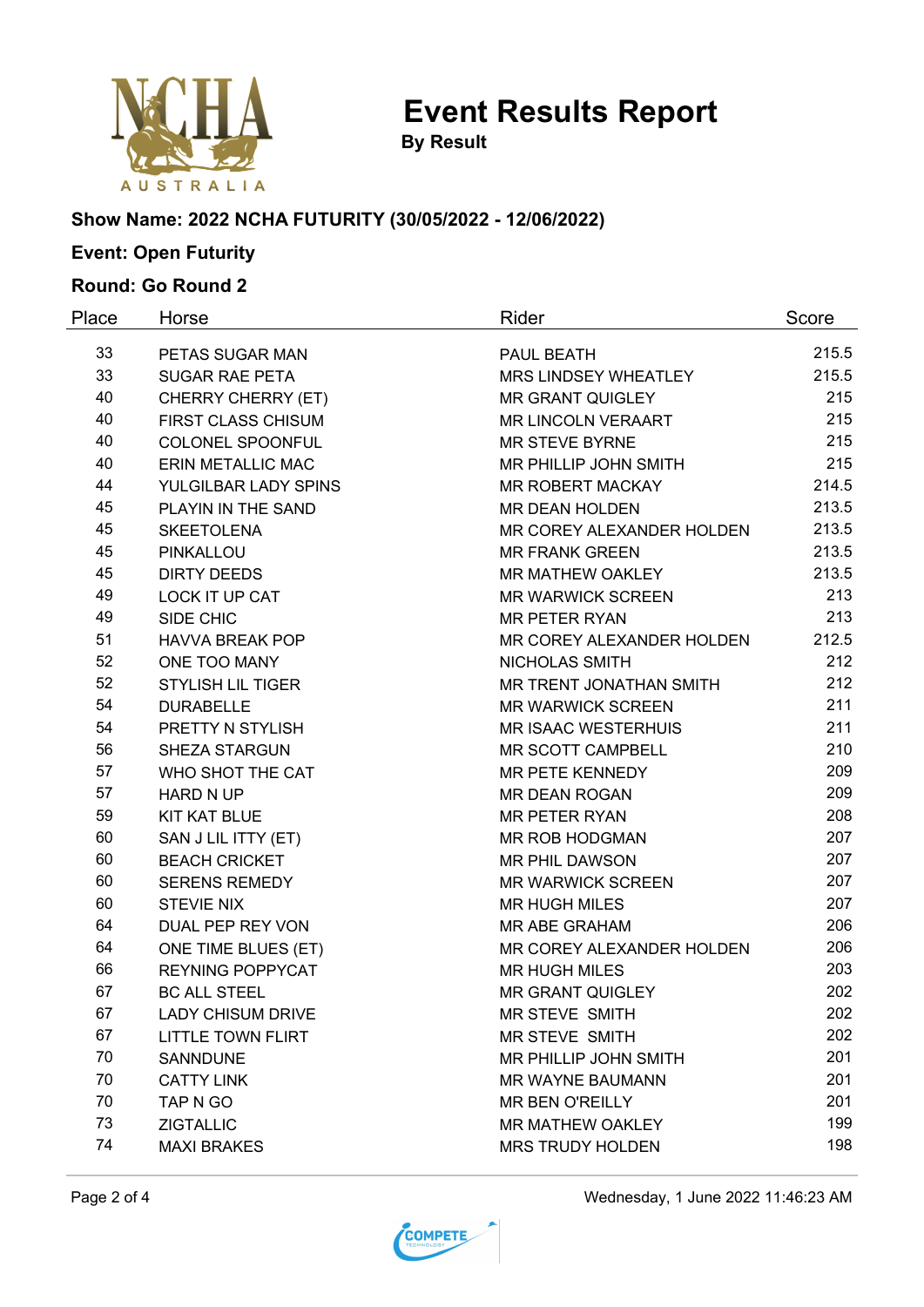

**Event Results Report**

**By Result**

# **Show Name: 2022 NCHA FUTURITY (30/05/2022 - 12/06/2022)**

# **Event: Open Futurity**

### **Round: Go Round 2**

| Place | Horse                           | Rider                       | Score       |
|-------|---------------------------------|-----------------------------|-------------|
| 75    | <b>EDDIE FINNIGAN</b>           | MR TRENT JONATHAN SMITH     | 196         |
| 76    | <b>SHADES OF METALLIC</b>       | <b>MR JASON LEITCH</b>      | 195         |
| 76    | <b>POLARIS SPIN</b>             | <b>MR TYLER S HODGMAN</b>   | 195         |
| 78    | IM A ROYAL ON THE PROWL         | MR TRENT JONATHAN SMITH     | 193         |
| 78    | <b>BAD TO THE BONE</b>          | MR STEVE SMITH              | 193         |
| 78    | SAN J LIL ITTY BITTY            | MR ROB HODGMAN              | 193         |
| 81    | <b>SWEET CHILLI FLO</b>         | <b>MR JIM VICKERY</b>       | 192         |
| 82    | <b>REYS YA KITTY</b>            | <b>MR LINCOLN VERAART</b>   | 191         |
| 83    | <b>ROYAL KING COLE</b>          | <b>MR DEAN HOLDEN</b>       | 190         |
| 84    | SHORTY OAKIE CAT                | MR MICHAEL MCKEOWN          | 189         |
| 85    | <b>NINE TAILS SMART</b>         | MR JACKSON R GRAY           | 187         |
| 85    | <b>TASSA BOON</b>               | <b>MR JIM VICKERY</b>       | 187         |
| 87    | <b>BUTTERFLY EFFECT</b>         | <b>MR JACKSON R GRAY</b>    | 186         |
| 88    | <b>DARA GRASSHOPPER</b>         | <b>MRS LINDSEY WHEATLEY</b> | 185         |
| 89    | <b>REY VON FLAME</b>            | MRS LINDSEY WHEATLEY        | 183         |
| 89    | SMART METALLIC JANE             | MR ABE GRAHAM               | 183         |
| 89    | <b>SIX BELLS</b>                | <b>MR CASEY TONES</b>       | 183         |
| 92    | <b>ROSIES PLAYGIRL</b>          | <b>MR CASEY TONES</b>       | 180         |
| 92    | <b>NOWISEEU</b>                 | <b>MR ROB HODGMAN</b>       | 180         |
| 92    | <b>REYV ON REYLENE</b>          | MR MATTHEW TREVOR BARBOUR   | 180         |
| 92    | SPOONFULA BUBBLEGUM             | <b>MR BENJAMIN LOADES</b>   | 180         |
| 92    | STEVIE ON TAP                   | <b>MR CASEY TONES</b>       | 180         |
| 92    | ERIN BOOM BOOM                  | <b>MISS KRISTA MOORE</b>    | 180         |
| 92    | <b>WILUNAS LAST SHOT</b>        | MR WAYNE BAUMANN            | 180         |
| 92    | SPLENDOUR IN THE GRASS          | <b>MR ISAAC WESTERHUIS</b>  | 180         |
| 100   | KOONAMARA JUSTA STARGUN         | MR SCOTT CAMPBELL           | $\mathbf 0$ |
| 100   | <b>OPEN ROAD</b>                | MR MATHEW OAKLEY            | $\pmb{0}$   |
| 100   | <b>HITTHEBREYKS</b>             | <b>MR LINCOLN VERAART</b>   | $\pmb{0}$   |
| 100   | <b>SWEET PHALARIS</b>           | MR MATTHEW TREVOR BARBOUR   | $\pmb{0}$   |
| 100   | ONE MOORE HARLANA               | <b>MR GRANT SIMON</b>       | $\mathbf 0$ |
| 100   | <b>SWIPE RIGHT</b>              | MR MATHEW OAKLEY            | 0           |
| 100   | <b>BOON SUGAR</b>               | <b>MR JIM VICKERY</b>       | 0           |
| 100   | <b>ELLASLIECHISUMSBOONSHINE</b> | MR COREY ALEXANDER HOLDEN   | 0           |
| 100   | <b>BOONS SHOWTIME</b>           | <b>MR GRANT SIMON</b>       | 0           |
| 100   | STYLISH J DUAL                  | MR ROB HODGMAN              | 0           |
| 100   | <b>WHO SHINES</b>               | MR SCOTT CAMPBELL           | 0           |
| 100   | <b>MISS LORENA WOOD</b>         | <b>MR GRANT QUIGLEY</b>     | 0           |